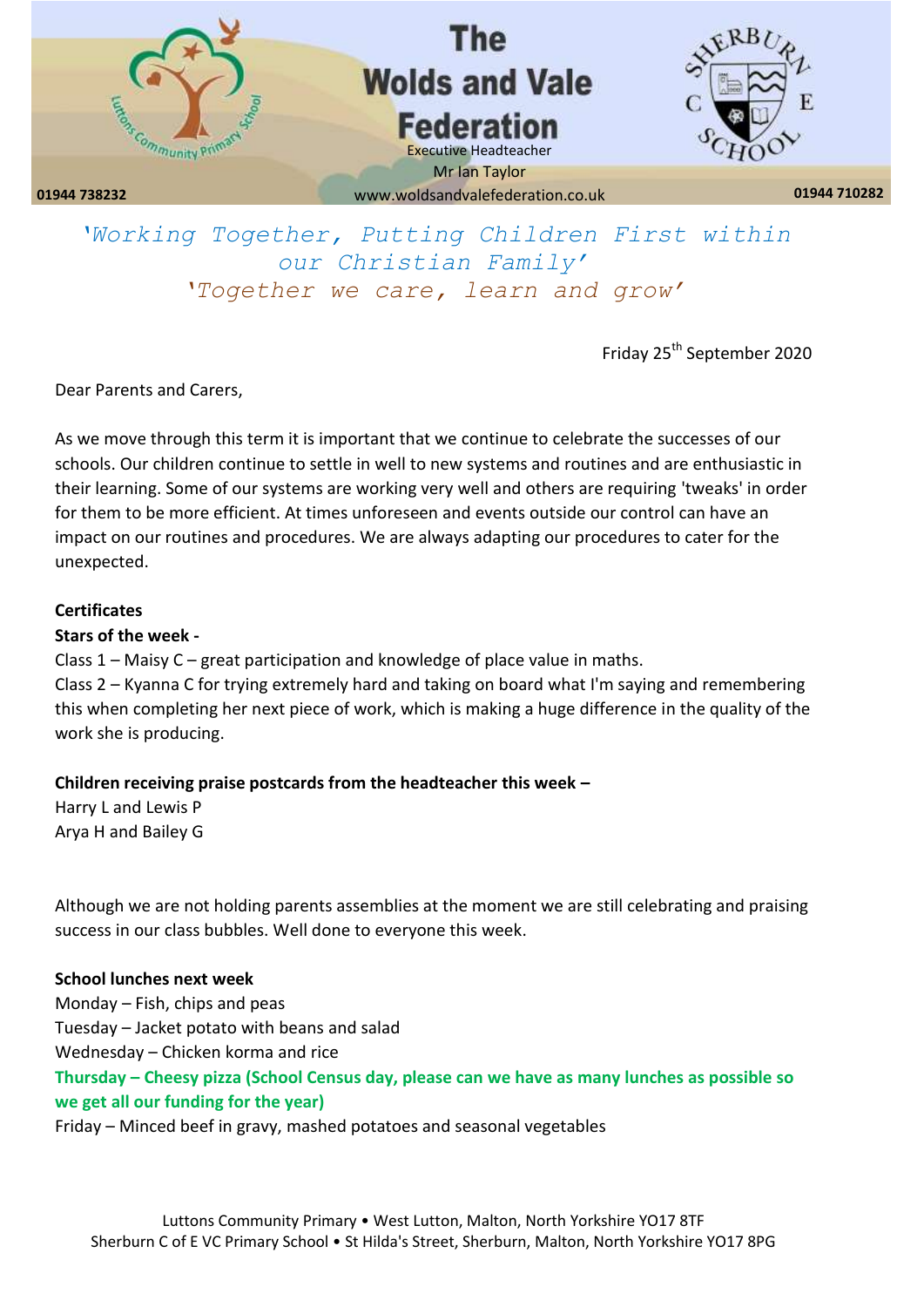

#### **Covid 19**

As you may be aware there has been a positive covid case at a local school not too far away from our villages. I am pleased to say that we have no positive cases at our schools at the time of writing this however, we do have a number of children that have been asked to isolate for 14 days due to 'test and trace' procedures. It has been quite clear that 'test and trace' can have a wider impact on our schools and the communities and just as importantly my staff whose children may be at a school where a positive case has been confirmed.

if your child has been identified as a close contact of a confirmed positive case

- you will receive a letter from test and trace
- the child must not come to school
- your child will need to self-isolate for 14 days
- other siblings may continue to attend school
- your child does not require a test unless they display symptoms
- 14 days isolation is still required even if a child has a negative test

Please continue to follow our social distancing measures at the school gate on arrival and at home time. It is vital that we keep vigilant and use our common sense when there are larger numbers of people around the buildings.

#### **Water bottles**

We are recommending all children bring named, lidded water bottles into school, they will be sent home at the end of the day for cleaning and refilling. **No juice please,** sipping on juice throughout the day is extremely damaging to little teeth.

#### **Tapestry and Class Dojo**

Tapestry is our online learning journey for children in nursery, reception and now Year 1. Parent access logins have been sent out, you can view images and comment on what your child has been doing during their time with us.

Class Dojo is our online class communication and reward tool, again logins have been sent out. Staff will be adding class updates and information about what is happening in the classroom. You can also send a direct message to the class teacher during this period where we are unable to allow parents into the school buildings. If at any point we move to home learning, this is be a preferred platform for sending work home.